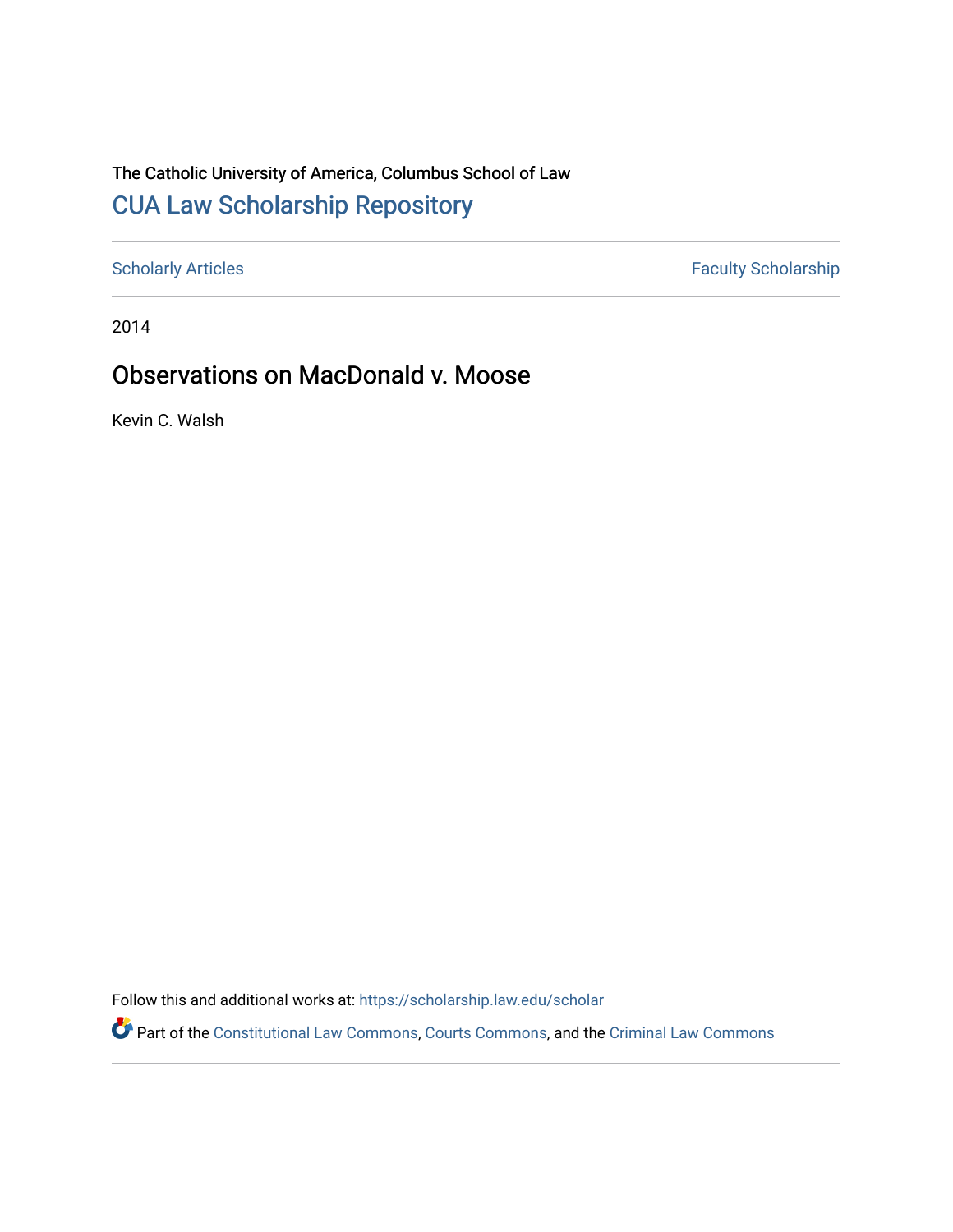#### **OBSERVATIONS ON** *MACDONALD* **V.** *MOOSE*

## Kevin C. Walsh\*

I. INTRODUCTION

In *MacDonald v. Moose, <sup>1</sup>* a split panel of the U.S. Court of Appeals for the Fourth Circuit granted a petition for a writ of habeas corpus to undo the state criminal conviction of an adult for soliciting oral sex from a minor.<sup>2</sup> Based on *Lawrence v. Texas*,<sup>3</sup> the court held a longstanding Virginia prohibition of bestiality and sodomy to be partially facially unconstitutional.<sup>4</sup> Its decision left the bestiality prohibition untouched while holding the sodomy prohibition completely unenforceable, even as applied in cases involving minors.<sup>5</sup>

The panel majority misapplied the deferential standard of review required by Congress for federal habeas review of state court convictions.<sup>6</sup> And the court's analysis further muddled the already confused doctrine surrounding facial and as-applied challenges. More fundamentally, the panel majority's concern about the supposed need to engage in a "drastic" "judicial reformation" of Virginia's law to render it compatible with *Lawrence* was simply misplaced.<sup>7</sup> The court could have-and should have-easily applied Virginia's law together with *Lawrence,* just as the Virginia courts did in the decade between *Lawrence* and *MacDonald.* 

- 4. *See MacDonald,* 710 F.3d at 166.
- 5. *Id.* at 166-67.

7. *See MacDonald,* 710 F.3d at 165-66 (citing Ayotte v. Planned Parenthood of N. New England, 546 U.S. 320, 323 (2006)).

<sup>&#</sup>x27;Associate Professor, University of Richmond School of Law.

I. 710 F.3d 154 (4th Cir. 2013).

<sup>2.</sup> *Id.* at 155-56.

<sup>3. 539</sup> U.S. 558 (2003).

<sup>6. 28</sup> U.S.C. § 2254(d) (2012) (providing that a writ of habeas corpus shall not be granted unless the state decision was "contrary to, or involved an unreasonable application of, clearly established Federal law," or "was based on an unreasonable determination of the facts in light of the evidence presented").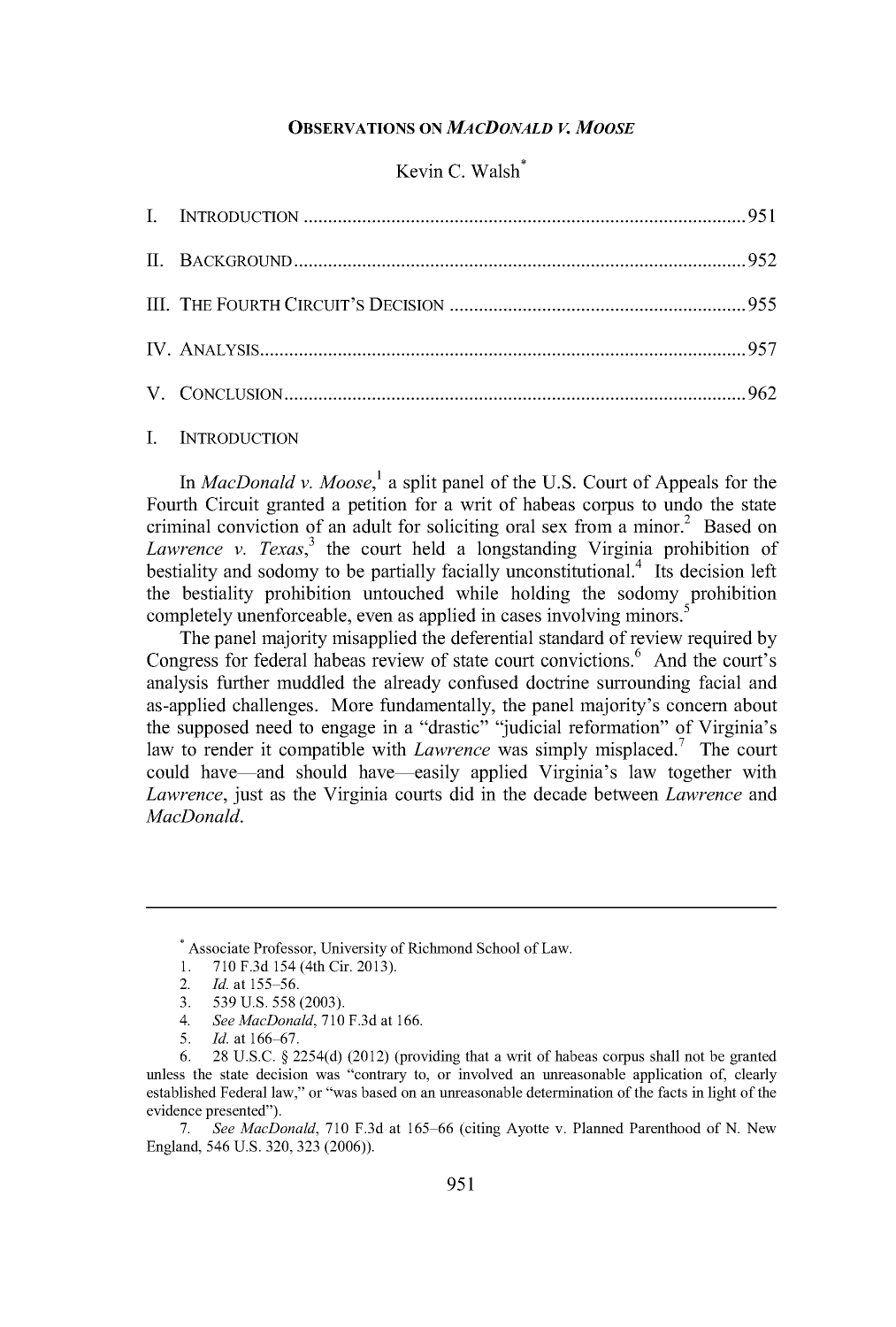#### II. BACKGROUND

*MacDonald v. Moose* addressed the effect of *Lawrence v. Texas* on a Virginia statute criminalizing bestiality and sodomy.<sup>8</sup> William MacDonald was convicted in the Circuit Court of the City of Colonial Heights of soliciting a minor to violate Virginia's sodomy prohibition and contributing to the delinquency of a minor. $9$  At the time of the events giving rise to his prosecution (September of 2004), MacDonald was a forty-seven-year-old male and the minor was a seventeen-year-old female.<sup>10</sup> Putting aside the age difference for a moment and focusing just on the solicited act, MacDonald did not solicit what many people think of as a felony. He did not ask for help with robbing a bank or assaulting an enemy, but rather to perform oral sex.<sup>11</sup> Moreover, the minor said "no" and they did not then engage in oral sex.<sup>12</sup> It was only a few months later that MacDonald came to law enforcement's attention through an unusual combination of circumstances, and he was ultimately charged with and convicted of solicitation.<sup>13</sup>

MacDonald's solicitation conviction was based on two Virginia laws: (1) the law prohibiting solicitation of a minor to commit a predicate felony<sup>14</sup> and  $(2)$  the law defining the predicate felony.<sup>15</sup> In MacDonald's case, the predicate felony was sodomy in violation of Virginia Code section 18.2-361(A): "If any person carnally knows in any manner any brute animal, or carnally knows any male or female person by the anus or by or with the mouth, or voluntarily submits to such carnal knowledge, he or she shall be guilty of a Class 6 felony ...."<sup>16</sup>

Section 18.2-361(A)'s blanket prohibition of bestiality and sodomy was obviously unconstitutional in many of its potential applications after *Lawrence.* <sup>17</sup> In *Lawrence,* the U.S. Supreme Court reversed the convictions of two adult men under a Texas law that prohibited sodomy between individuals of the same sex.<sup>18</sup>

14. *Id.* at 155 (quoting VA. CODE ANN. § 18.2-29 (2009)).

15. *Id.* at 156 (citing VA. CODE ANN.§ 18.2-361 (2009)).

16. VA. CODE ANN.§ 18.2-36l(A).

<sup>8.</sup> *Id.* at 156, 160.

<sup>9.</sup> *Id.* at 157-58.

<sup>10.</sup> *Id.* at 156-57.

<sup>11.</sup> *Id.* at 157 (citation omitted). MacDonald said he never asked the minor to perform fellatio on him, but a judge found otherwise in a non-jury trial. *See id.* at 157 & n.4. MacDonald's sufficiency of the evidence arguments failed, and they were not at issue by the time his federal habeas petition reached the Fourth Circuit. *See* MacDonald v. Holder, No. 1:09cvl047(GBL/TRJ), 2011WL4498973, at \*7 (E.D. Va. Sept. 26, 2011), *rev'd sub nom.* MacDonald v. Moose, 710 F.3d 154 (4th Cir. 2013).

<sup>12.</sup> *MacDonald,* 710 F.3d at 157.

<sup>13.</sup> *Id.* at 157, 158. One of these unusual circumstances was MacDonald's filing of a police report complaining that the minor had forcibly abducted him and sexually assaulted him. *Id.* at 157. Police interviewed her and credited her version of events over his. *Id.* MacDonald was also charged with filing a false police report. *Id.* 

<sup>17.</sup> *See* 539 U.S. 558, 578 (2003) (holding unconstitutional convictions for adult, consensual, private, noncommercial conduct violating a statutory prohibition of sodomy).

<sup>18.</sup> *Id.* at 562-63, 579.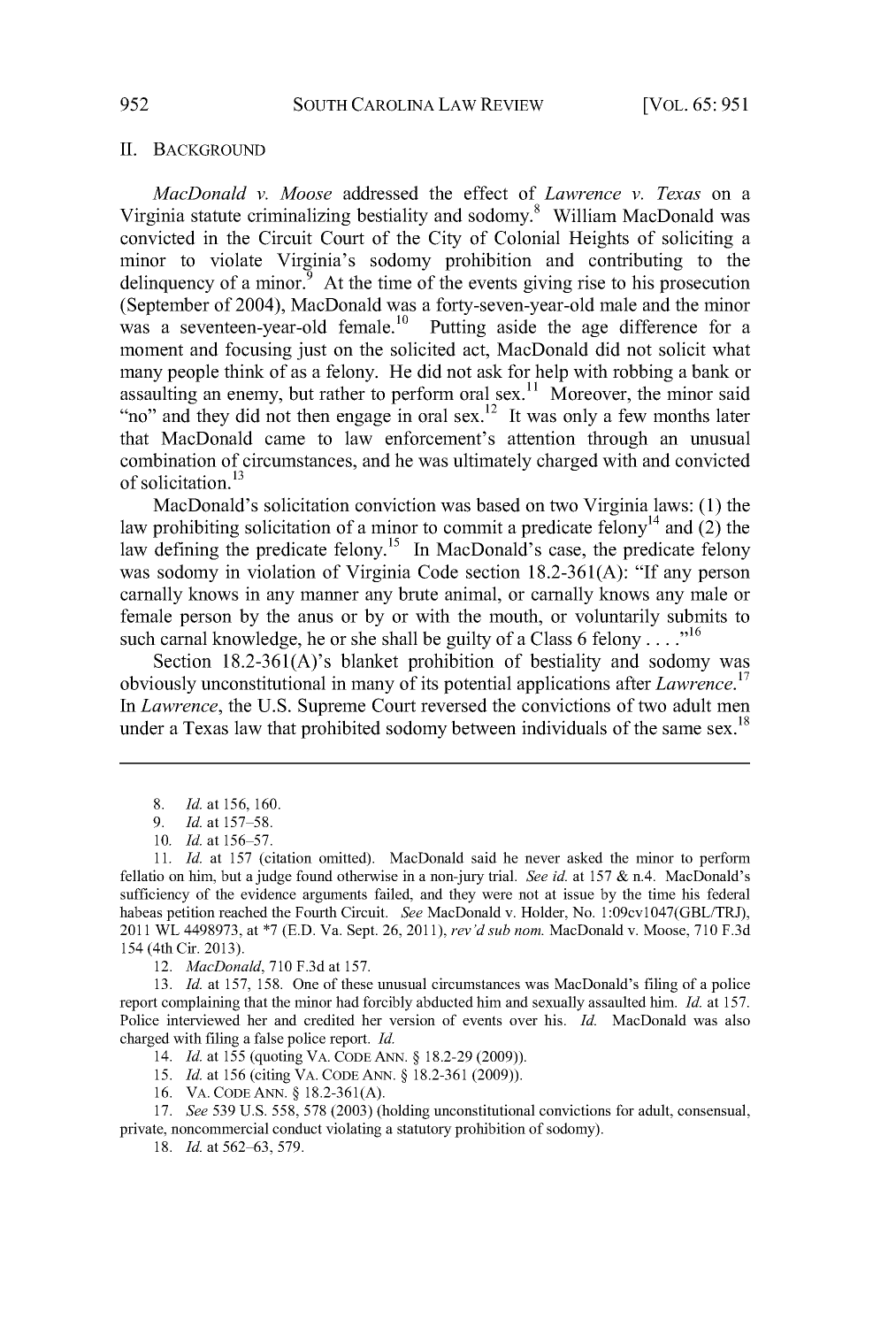The Court concluded that enforcement of the Texas law unconstitutionally invaded the protected liberty interests of adults engaged in private, consensual, noncommercial sexual behavior. 19 The Court in *Lawrence* asked "whether the petitioners were free as adults to engage in the private conduct in the exercise of their liberty under the Due Process Clause of the Fourteenth Amendment to the Constitution."<sup>20</sup> And the Court answered that the state cannot criminally punish "two adults who, with full and mutual consent from each other, engaged in sexual practices common to a homosexual lifestyle .... Their right to liberty under the Due Process Clause gives them the full right to engage in their conduct without intervention of the government."<sup>21</sup>

*Lawrence* did not guarantee constitutional protection for every sexual activity that comes within the sweep of Virginia Code section 18.2-361(A). It would require a creative extension of *Lawrence,* for example, to find in that decision constitutional protection for someone who "carnally knows ... [a] brute animal."<sup>22</sup> And the opinion for the Court explicitly limited its recognition of the constitutionally protected liberty interests at issue to adult, consensual, private, noncommercial sexual conduct: "The present case does not involve minors. It does not involve persons who might be injured or coerced or who are situated in relationships where consent might not easily be refused. It does not involve public conduct or prostitution."<sup>23</sup>

After *Lawrence,* then, an important question that arose for laws like section 18.2-36 l(A) of the Virginia Code was whether such laws could constitutionally be enforced in circumstances that would not trespass on the personal liberty interests recognized in *Lawrence.* Virginia's courts said "yes" in MacDonald's case and others.

In the state appellate court decision at issue in MacDonald's federal habeas petition, the Virginia Court of Appeals analyzed MacDonald's unconstitutionality-based defense as presenting both a facial and an as-applied challenge.<sup>24</sup> The court rejected both. It grounded its reasoning on an earlier appellate opinion that affirmed MacDonald's convictions for four counts of sodomy arising out of a different prosecution in a different jurisdiction.<sup>25</sup>

23. *Lawrence,* 539 U.S. at 578.

24. MacDonald v. Commonwealth, Rec. No. 1939-05-02, 2007 WL 43635, at \*l (Va. Ct. App. Jan. 9, 2007).

25. *Id.; see also* McDonald v. Commonwealth, 630 S.E.2d 754, 755-56 (Va. Ct. App. 2006). The sodomy prosecution was in Prince George County, while the solicitation prosecution was in the City of Colonial Heights. *MacDonald,* 2007 WL 43635; *McDonald,* 630 S.E.2d 754. The sodomy prosecution was based on four incidents between December 2002 and August 2004. *McDonald,*  630 S.E.2d at 755. Two of the incidents involved the same seventeen-year-old female whose

<sup>19.</sup> *Id.* at 578.

<sup>20.</sup> *Id.* at 564.

<sup>21.</sup> *Id.* at 578.

<sup>22.</sup> VA. CODE ANN.  $\S$  18.2-361(A). For a somewhat whimsical overview of how such an argument might proceed, see Eugene Kontorovich, *The Bestiality Brief,* VOLOKH CONSPIRACY (Dec. 5, 2012, 4:20 PM), http://www.volokh.com/2012/12/05/zoophilia-sex-toys-and-theconsitutional-protection-of-autonomous-sex/.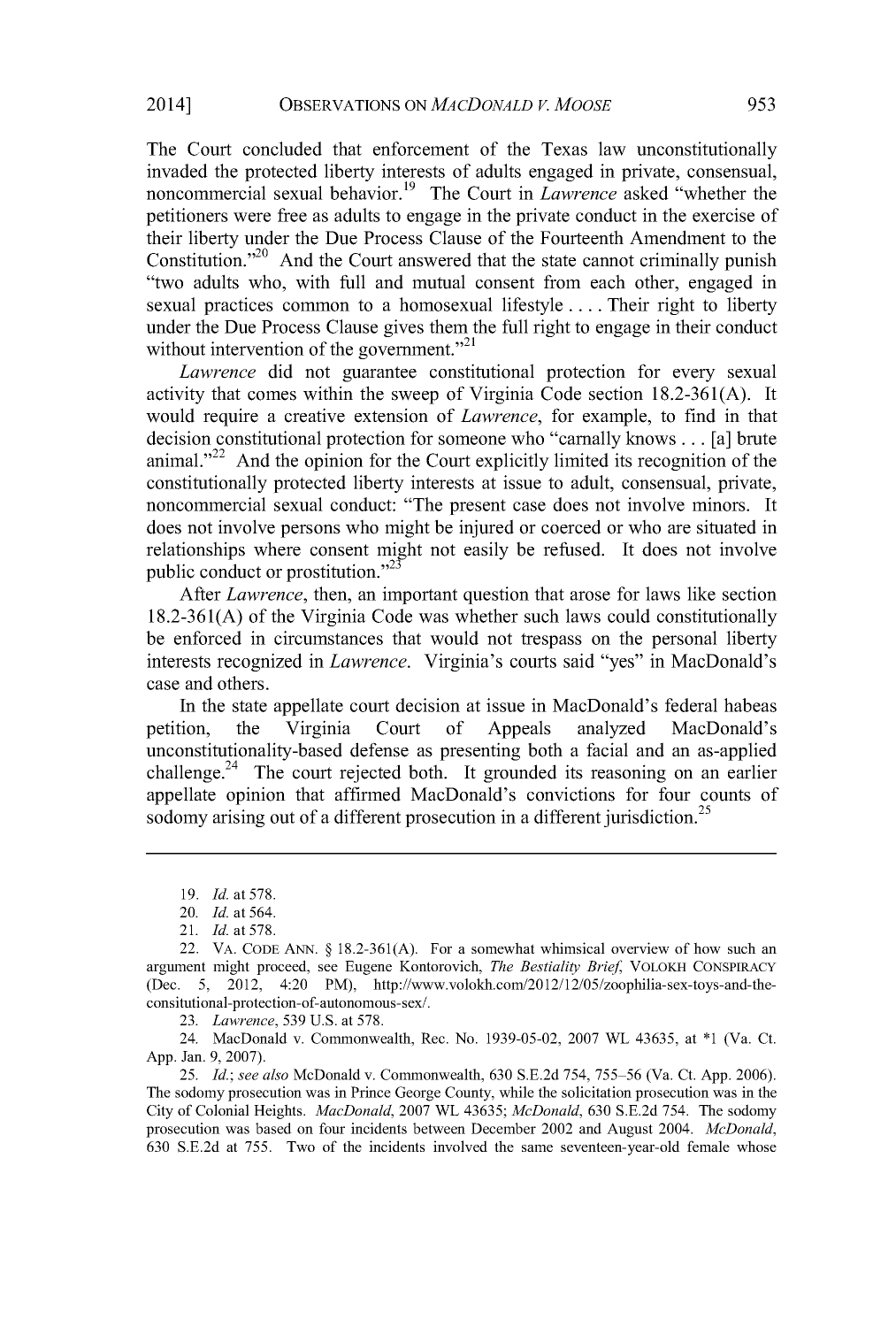In that earlier opinion, the Virginia Court of Appeals first rejected MacDonald's facial challenge on the ground that "a party has standing to challenge the constitutionality of a statute only insofar as it has an adverse impact on his own rights."<sup>26</sup> The court then rejected MacDonald's as-applied challenge on the ground that *"Lawrence* made quite clear that its ruling did not apply to sexual acts involving children."<sup>27</sup>

In holding that *Lawrence* provides no constitutional protection for sodomy involving an adult and a minor, the Virginia Court of Appeals explained that *Lawrence's* inapplicability to "acts involving minors" was one of four exceptions to the *Lawrence* Court's holding: "The Supreme Court found that acts involving minors along with non-consensual acts, public conduct, and prostitution do not merit due process protection.<sup>"28</sup> And the court relied on *Martin v. Ziherl<sup>29</sup>*—a *post-Lawrence* decision of the Supreme Court of Virginia that held Virginia's fornication statute unconstitutional—while also noting that "this case does not involve minors, non-consensual activity, prostitution or public activity. . . . [S]tate regulation of that type of activity might support a different result."<sup>30</sup> The court further noted its own prior use of "the exceptions noted in *Lawrence* to uphold the constitutionality of Code [section] 18.2-361(A) in other settings," namely "in affirming the conviction of a man accused of *public*  sodomy based on the public acts exception in *Lawrence*."<sup>31</sup> Finally, the court observed that "[o]ther jurisdictions have found these stated exceptions to be situations where the behavior is not a protected liberty interest." $32$ 

After exhausting available appellate and post-conviction review in state court, MacDonald petitioned for a writ of habeas corpus in the U.S. District

- 27. *Id.* at 757 (citing Lawrence v. Texas, 539 U.S. 558, 578 (2003)).
- 28. *Id.* (citing *Lawrence,* 539 U.S. at 578).
- 29. 607 S.E.2d 367 (Va. 2005).

interactions with MacDonald formed the basis of the solicitation prosecution. *MacDonald,* 2007 WL 43635, at \*l; *McDonald,* 630 S.E.2d at 755. The other two incidents involved a different minor female, who was sixteen years old. *McDonald,* 630 S.E.2d at 755. MacDonald was forty-five at the time of the first incident with this sixteen year-old and forty-six at the time of the second. *Id.* 

<sup>26.</sup> *McDonald,* 630 S.E.2d at 756 (quoting Ulster Cnty. Court v. Allen, 442 U.S. 140, 154-55 (1979)) (internal quotation marks omitted).

<sup>30.</sup> *McDonald,* 630 S.E.2d at 757-58 (quoting *Martin,* 607 S.E.2d at 371) (internal quotation marks omitted); *see also Martin,* 607 S.E.2d at 371 ("[A]pplying the reasoning of *Lawrence .* .. leads us to conclude that [the fornication statute] is unconstitutional because by subjecting certain private sexual conduct between two consenting adults to criminal penalties it infringes on the rights of adults to 'engage in ... the exercise of their liberty under the Due Process Clause .... "' (quoting *Lawrence,* 539 U.S. at 564)).

<sup>31.</sup> *Id.* at 758 (citing Singson v. Commonwealth, 621 S.E.2d 682, 688 (Va. Ct. App. 2005)).

<sup>32.</sup> *Id.* (citing decisions from appellate courts in North Carolina, Ohio, and Washington); *see also id.* at 757 (citing United States v. Bach, 400 F.3d 622, 629 (8th Cir. 2005) (holding that child pornography was not protected under *Lawrence);* United States v. Sherr, 400 F. Supp. 2d 843, 850 (D. Md. 2005) (adopting the Eighth Circuit's reasoning in *Bach);* State v. Senters, 699 N.W.2d 810, 817 (Neb. 2005) (holding that *Lawrence* does not apply to children and that states may define the age of majority).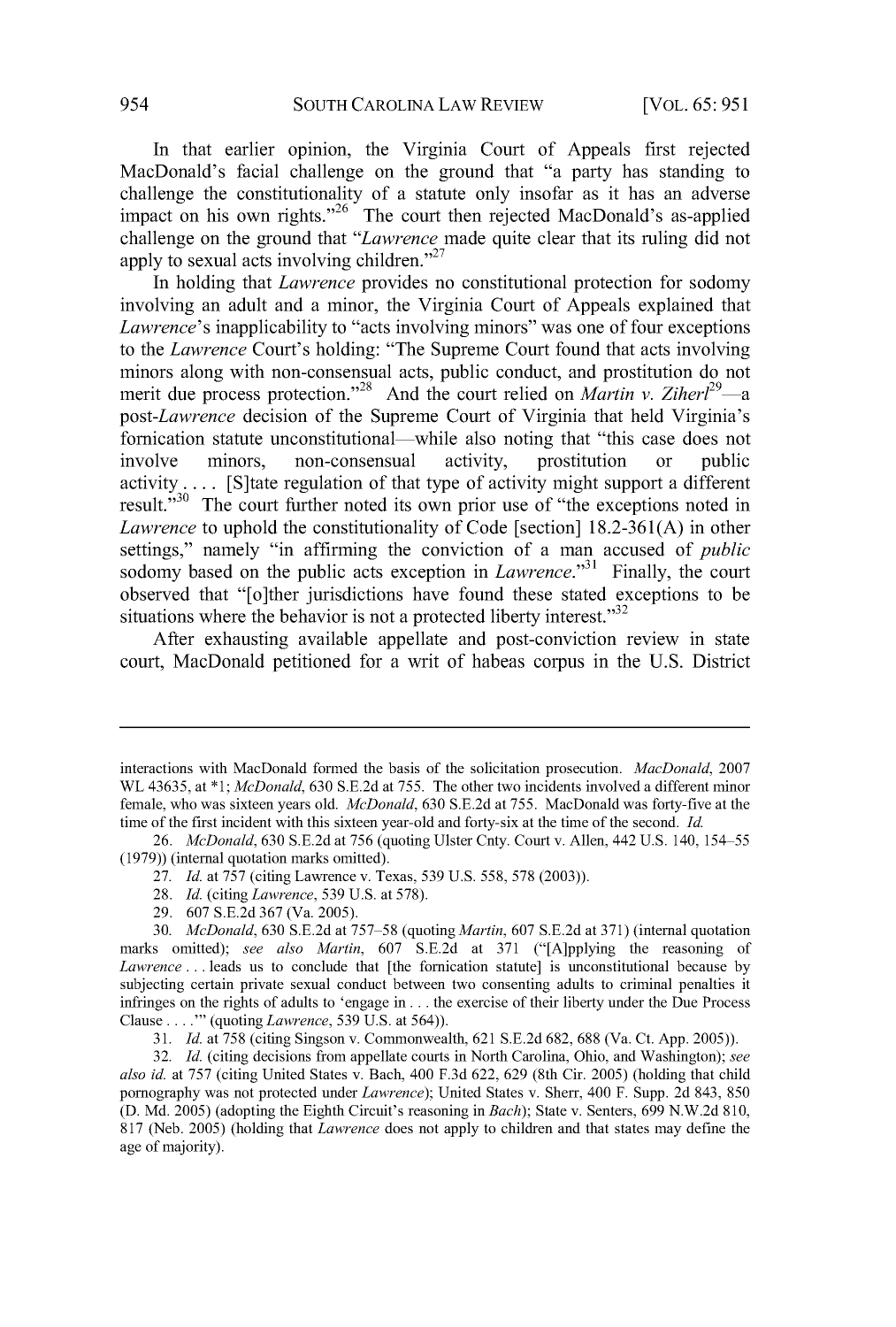Court for the Eastern District of Virginia.<sup>33</sup> As construed by the district courtand as relevant to the ultimate disposition of the petition by the Fourth Circuit-MacDonald claimed in his petition that section 18.2-361(A) of the Virginia Code was unconstitutional on its face and as applied in his prosecution.<sup>34</sup> The district court disposed of the facial claim first.<sup>35</sup> The court reasoned that the state court's holding that MacDonald "lacked standing to challenge the facial constitutionality of ... [section]  $18.2\n-361(A)$ " was not contrary to federal law because "the principle relied upon was drawn directly from a United States Supreme Court case."<sup>36</sup> The district court next disposed of the as-applied claim, $37$  stating that because "Virginia considers persons aged sixteen and seventeen to be children, and the Supreme Court in *Lawrence* explicitly stated that the ruling did not apply to sexual acts involving children," the state court holding was not contrary to or an unreasonable application of federal law.<sup>38</sup>

#### III. THE FOURTH CIRCUIT'S DECISION

On appeal, a split panel of the Fourth Circuit vacated and remanded the case "for an award of habeas corpus relief on the ground that the anti-sodomy provision facially violates the Due Process Clause of the Fourteenth Amendment."<sup>39</sup> Judge King wrote the opinion for the court, in which Judge Motz joined. $40 \text{ Judge } \text{Diaz}$  authored a dissent. $41 \text{ J}$ 

The panel majority first rejected the state court's reliance on the principle that a party has standing to challenge the constitutionality of a statute only insofar as it affects the party's own rights.<sup>42</sup> The court reasoned that this principle was inapplicable because the statute's facial unconstitutionality entailed its as-applied unconstitutionality.<sup>43</sup>

The Fourth Circuit majority described *Lawrence v. Texas* as holding that "statutes criminalizing private acts of consensual sodomy between adults are

37. *MacDonald,2011* WL4498973,at\*5.

38. *Id.* In evaluating the state court's ruling, the federal court applied the standard prescribed in 28 U.S.C. § 2254(d) (2102). *Id.* at \*2.

39. MacDonald v. Moose, 710F.3d154, 156 (4th Cir. 2013).

40. *Id.* at 155.

41. *Id.* at 167 (Diaz, J., dissenting).

42. *See id.* at 161-62 (majority opinion) (citations omitted).

43. *Id.* at 162 ("Because ... the anti-sodomy provision is unconstitutional when applied to any person, the state court of appeals and the district court were incorrect in deeming the antisodomy provision to be constitutional as applied to MacDonald.").

<sup>33.</sup> MacDonald v. Holder, No. 1:09cvl047(GBL/TRJ), 2011 WL 4498973, at \*l (E.D. Va. Sept. 26, 2011), *rev'd sub nom.* MacDonald v. Moose, 710 F.3d 154 (4th Cir. 2013).

<sup>34.</sup> *Id.* at \*2. MacDonald also advanced an ex post facto claim and an insufficiency of the evidence claim. *Id.* 

<sup>35.</sup> *Id.* at \*4.

<sup>36.</sup> *Id.* at \*5 (citing Ulster Cnty. Court v. Allen, 442 U.S. 140, 154-55 (1979)). The Supreme Court stated that "a party has standing to challenge the constitutionality of a statute only insofar as it has an adverse impact on his own rights." *Ulster Cnty. Court,* 442 U.S. at 154-55.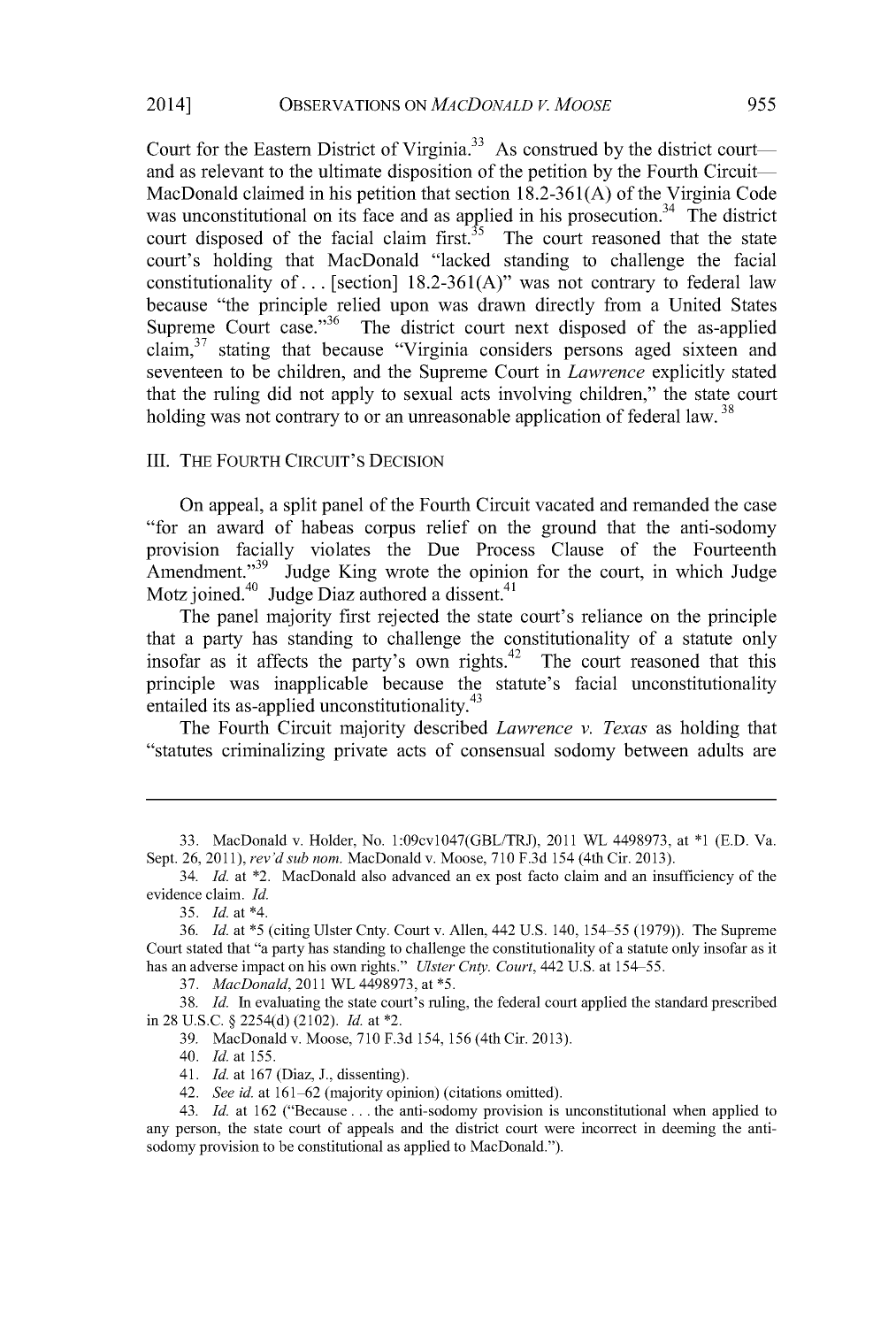inconsistent with the protections of liberty assured by the Due Process Clause of the Fourteenth Amendment."<sup>44</sup> The core of the panel majority's reasoning regarding the effect of *Lawrence* on Virginia Code section 18.2-361(A) rested on its understanding of the Supreme Court's overruling of its earlier decision in *Bowers v. Hardwick. <sup>45</sup>*The panel majority explained *Bowers* as a failed facial challenge to a Georgia statute virtually identical to Virginia's;<sup>46</sup> in concluding that *"Bowers* was not correct when it was decided, and it is not correct today," the *Lawrence* Court "recognized that the facial due process challenge in *Bowers*  was wrongly decided."<sup>47</sup> According to the majority, the similarities between the Georgia statute incorrectly upheld in *Bowers* and the Virginia statute underlying MacDonald's conviction required a holding of facial unconstitutionality in MacDonald's case: "Because the invalid Georgia statute in *Bowers* is materially indistinguishable from the anti-sodomy provision being challenged here, the latter provision likewise does not survive the *Lawrence* decision."<sup>48</sup>

The court also reasoned that judicial narrowing of the sodomy prohibition to apply only to minors would require forbidden judicial rewriting of the statutes.<sup>49</sup> The majority acknowledged that a more narrowly drawn sodomy prohibition might be constitutional, but stated that the task of narrowing in these circumstances was for the state legislature, not a federal court.<sup>50</sup> Although the Supreme Court has stated that the preferred remedy is "to enjoin only the unconstitutional applications of a statute while leaving other applications in force," this sort of remedy has a limit: courts should not rewrite state law even as they attempt to salvage it.<sup>51</sup> The panel majority reasoned that "a judicial" reformation of the anti-sodomy provision to criminalize MacDonald's conduct in this case, and to do so in harmony with *Lawrence,* requires a drastic action that runs afoul" of this principle.<sup>52</sup>

Judge Diaz's dissent emphasized the deferential standard of review that a federal court must apply in reviewing a petition for a writ of habeas corpus under 28 U.S.C. § 2254(d).<sup>53</sup> The dissent opened with Judge Diaz's assessment that the state court's determination that *Lawrence* "invalidated sodomy laws only as applied to private consenting adults" was not "so lacking in justification that

<sup>44.</sup> *Id.* at 163 (citing Lawrence v. Texas, 539 U.S. 558, 578 (2003)).

<sup>45.</sup> *Id.* (citing *Lawrence,* 539 U.S. at 571, 574-75, 577-78; Bowers v. Hardwick, 478 U.S. 186 (1986), *overruled by Lawrence,* 539 U.S. 558 (2003)).

<sup>46.</sup> *Id.* 

<sup>47.</sup> *Id.* (quoting *Lawrence,* 539 U.S. at 578).

<sup>48.</sup> *Id.* 

<sup>49.</sup> *Id.* at 165.

<sup>50.</sup> *Id.* ("The *[Lawrence]* Court's ruminations concerning the circumstances under which a state might permissibly outlaw sodomy, however, no doubt contemplated deliberate action by the people's representatives, rather than by the judiciary.").

<sup>51.</sup> *Id.* at 166 (quoting Ayotte v. Planned Parenthood ofN. New England, 546 U.S. 320, 328- 30 (2006)) (internal quotation marks omitted).

<sup>52.</sup> *Id.* at 165-66 (citing *Ayotte,* 546 U.S. 320).

<sup>53.</sup> *See id.* at 167 (Diaz, J., dissenting) (citing 28 U.S.C. § 2254(d) (2012)).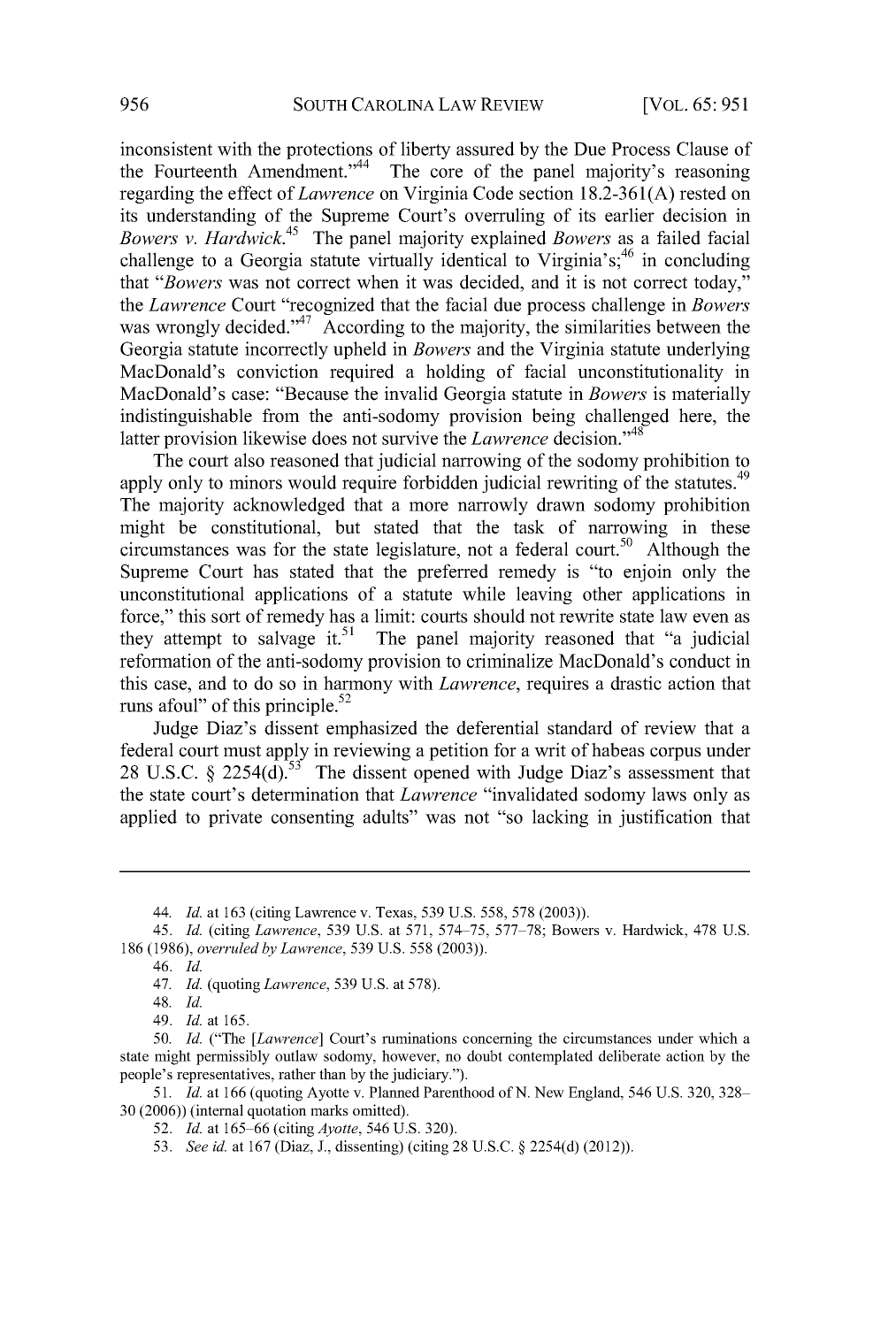### 2014] OBSERVATIONS ON *MACDONALD V. MOOSE* 957

there was an error well understood and comprehended in existing law beyond any possibility for fairminded disagreement."<sup>54</sup> The dissent next explained that the two grounds relied upon by the majority for rejecting an as-applied interpretation of *Lawrence* were unpersuasive.<sup>55</sup> The majority's reliance on the overruling of *Bowers,* which the panel described as a failed facial challenge, was a "stretch."<sup>56</sup> According to Judge Diaz, the court should not have assumed "that the Virginia General Assembly did not intend for its anti-sodomy provision to apply to the conduct that *Lawrence* arguably exempted from constitutional protection.<sup>57</sup>

#### IV. ANALYSIS

Judge Diaz's dissent was correct in its able elaboration of various ways in which the majority's analysis failed to abide by the deferential standard of review for federal habeas review of state court convictions.<sup>58</sup> As he noted, the crux of the state court's reasoning in MacDonald's case was that *"Lawrence* did not facially invalidate all sodomy statutes, but rather only the application of such statutes to private, consensual sexual activity among adults."<sup>59</sup> This reading of *Lawrence* is correct because the *Lawrence* Court's discussion throughout is about the personal liberty interests of the adult petitioners in that case to engage in the private, consensual, noncommercial conduct at issue.<sup>60</sup> But the question before the Fourth Circuit in *MacDonald* was not even whether the state court

59. *Id.* at 168 (footnote omitted).

60. *Lawrence,* 539 U.S. at 562 (noting that the "case involves liberty of the person both in its spatial and in its more transcendent dimensions"); *see id.* at 564 ("We conclude the case should be resolved by determining whether the petitioners were free as adults to engage in the private conduct in the exercise of their liberty under the Due Process Clause of the Fourteenth Amendment to the Constitution."); *see also id.* at 572 (observing that "liberty gives substantial protection to adult persons in deciding how to conduct their private lives in matters pertaining to sex"); *id.* at 578 (stating that petitioners' "right to liberty under the Due Process Clause gives them the full right to engage in their conduct without intervention of the government").

<sup>54.</sup> *Id.* at 167 (quoting Harrington v. Richter, 131 S. Ct. 770, 786-87 (2011)) (citing Lawrence v. Texas, 539 U.S. 558 (2003)) (internal quotation marks omitted). While the majority did not explicitly acknowledge the dissent's formulation of the standard, this formulation correctly states the Supreme Court's binding doctrine interpreting the statutory standard ofreview. *See, e.g., Harrington,* 131 S. Ct. at 786-87 ("As a condition for obtaining habeas corpus relief from a federal court, a state prisoner must show that the state court's ruling ... was so lacking in justification that there was an error well understood and comprehended in existing law beyond any possibility for fairminded disagreement.").

<sup>55.</sup> *See MacDonald,* 710 F.3d at 168 (Diaz, J., dissenting).

<sup>56.</sup> *Id.* at 169 ("If it is difficult to discern from the *Lawrence* opinion whether it invalidated all sodomy statutes, it is even more of a stretch to do so by negative inference from the case it overturned.").

<sup>57.</sup> *Id.* at 171 (citing *Lawrence,* 539 U.S. at 569).

<sup>58.</sup> *See id.* at 167 (quoting Richardson v. Branker, 668 F.3d 128, 138 (4th Cir. 2012); *Harrington,* 131 S. Ct. at 786; Wolfe v. Johnson, 565 F.3d 140, 160 (4th Cir. 2009)).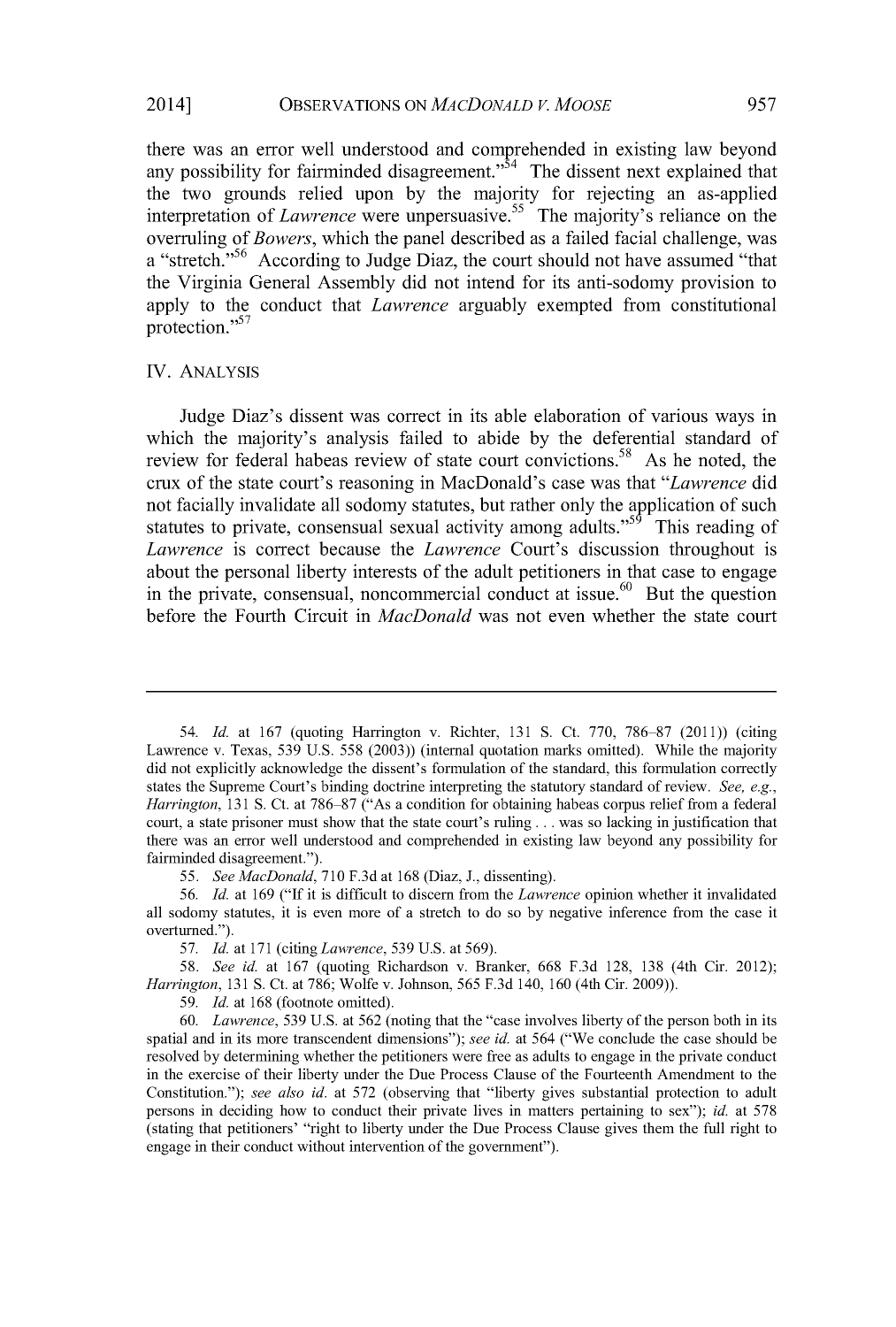reasoning was right, only whether it was reasonable.<sup>61</sup> The applicable statutory standard of review required an inquiry into whether the state court decision "resulted in a decision that was contrary to, or involved an unreasonable application of, clearly established Federal law as determined by the Supreme Court of the United States."<sup>62</sup> Noting what he called "the opaque language of *Lawrence,"* Judge Diaz observed that "[r]easonable jurists could disagree on whether *Lawrence* represented a facial or an as-applied invalidation of the Texas sodomy statute."<sup>63</sup> And Judge Diaz's observation was plainly accurate.<sup>64</sup>

Although Judge Diaz did not analyze the majority's discussion of facial versus as-applied invalidation in much depth, his principal observation on this point was devastating. Recall how the panel majority dealt with the Virginia court's application of the unremarkable rule that a litigant generally cannot bring a facial challenge against a statute that is constitutional as applied to that litigant.<sup>65</sup> The panel majority said this was beside the point because the antisodomy provision was unconstitutional as applied to MacDonald-a conclusion that followed from the panel majority's determination that the anti-sodomy provision was facially unconstitutional.<sup>66</sup> As Judge Diaz pointed out, "this analysis is circular."<sup>67</sup>

Judge Diaz went on to say that the standing-to-raise-a-facial-challenge principle did not matter in this case because the issue boiled down to the question "whether *Lawrence* invalidated sodomy statutes on an as-applied or facial basis."68 Although Judge Diaz was right about the limited consequences of the panel majority's circular reasoning for this particular case, that reasoning

67. *Id.* at 168 n.3 (Diaz, J., dissenting).

68. *Id.* 

<sup>61.</sup> *See MacDonald,* 710 F.3d at 167 (Diaz, J., dissenting) (quoting Richardson v. Branker, 668 F.3d 128, 138 (4th Cir. 2012)).

<sup>62. 28</sup> U.S.C. § 2254(d)(l) (2012).

<sup>63.</sup> *MacDonald,* 710 F.3d at 170 (Diaz, J., dissenting). Judge Diaz bolstered this observation by citing two circuit court decisions describing the *Lawrence* decision as a facial invalidation of the statute and two other circuit court decisions describing it as an as-applied invalidation of the statute. *See id.* (citing Massachusetts v. U.S. Dep't of Health & Human Servs., 682 F.3d 1, 8 n.4 (1st Cir. 2012); Sylvester v. Fogley, 465 F.3d 851, 857 (8th Cir. 2006); Muth v. Frank, 412 F.3d 808, 812 (7th Cir. 2005); D.L.S. v. Utah, 374 F.3d 971, 975 (10th Cir. 2004)).

<sup>64.</sup> As this Author has explained elsewhere, the majority's description of the Supreme Court's decision in *Bowers v. Hardwick* as resolving a facial challenge is also incorrect. Kevin C. Walsh, *The Fourth Circuit's Obviously (and Profoundly) Mistaken Habeas Grant Premised on the*  Alleged Facial Unconstitutionality of Virginia's "Anti-sodomy Provision," WALSHSLAW (Mar. 13, 2013 ), http://walshslaw.wordpress.com/2013/03/13/the-fourth-circuits-obviously-and-profoundlymis taken-habeas-grant -premised-on-the-alleged-facial-unconstitutionality-of-virginias-anti-sodomyprovision/ (citing Bowers v. Hardwick, 478 U.S. 186, 188 n.2 (1986), *overruled by* Lawrence v. Texas, 539 U.S. 558 (2003)).

<sup>65.</sup> *See MacDonald,* 710 F.3d at 161-62 (majority opinion) (citations omitted).

<sup>66.</sup> *Id.* at 162 & n.11.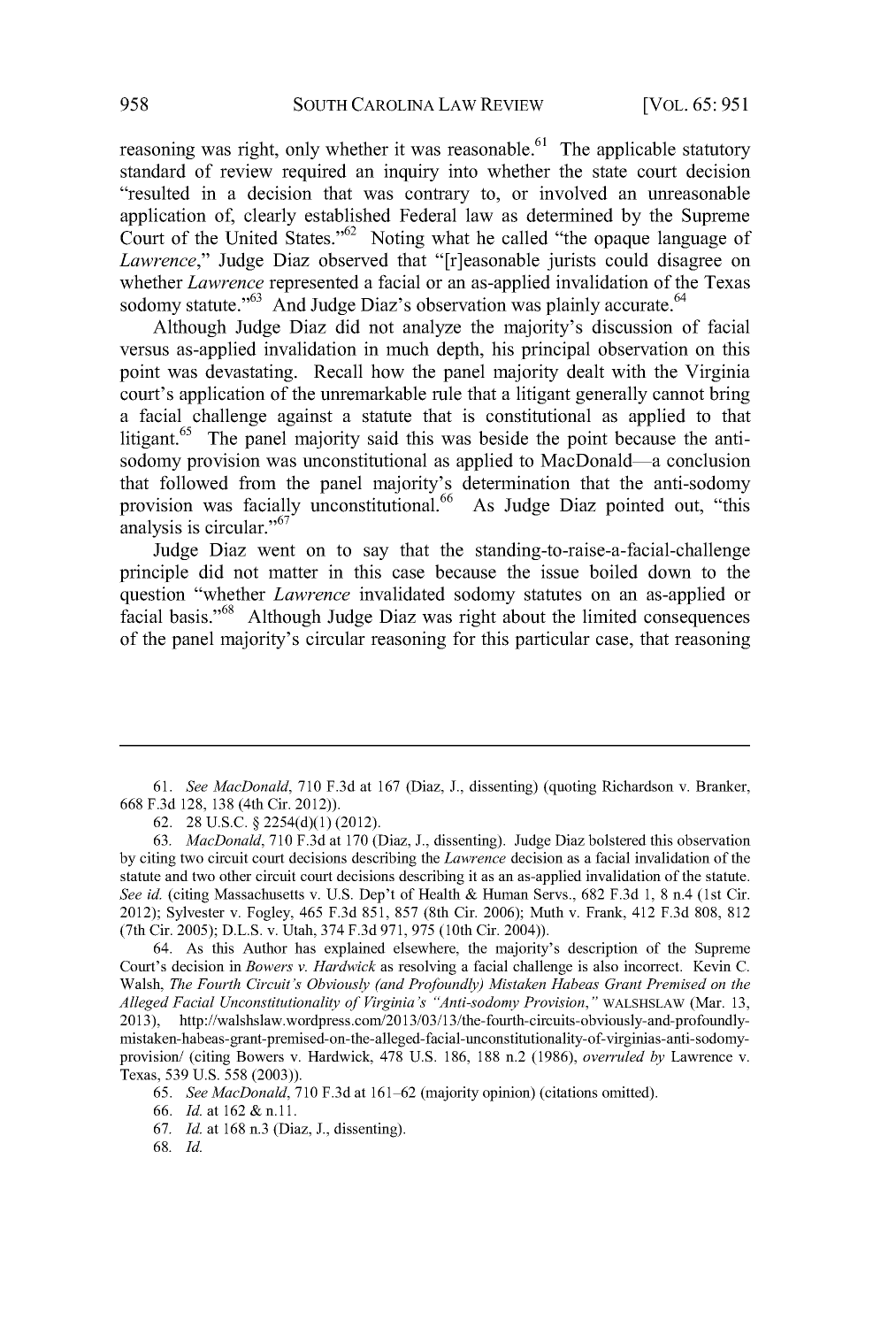nevertheless has the potential to cause confusion in future cases through its muddling of facial challenge doctrine.<sup>69</sup>

To illustrate, consider the Fourth Circuit's decision in *Woollard v. Gallagher,<sup>70</sup>*decided less than two weeks after *MacDonald.* In *Woollard,* the Fourth Circuit addressed a Second Amendment challenge to a Maryland gunpermitting requirement that required an applicant to show a "good and substantial reason" to be able to carry a gun outside the applicant's home.<sup>71</sup> The district court in *Woollard* held that this good-and-substantial-reason requirement was facially unconstitutional.<sup>72</sup> But the Fourth Circuit approached it quite differently. In addition to rejecting Woollard's claim that the permitting requirement was unconstitutional as applied to him, the court held that Woollard lacked standing to bring his facial challenge: "Because we conclude that the good-and-substantial-reason requirement is constitutional under the Second Amendment as applied to Appellee Woollard, we also must reject the Appellees' facial challenge."<sup>73</sup> According to the Fourth Circuit panel in *Woollard*, the Supreme Court has instructed that "a person to whom a statute may constitutionally be applied will not be heard to challenge that statute on the ground that it may conceivably be applied unconstitutionally to others, in other situations not before the Court."<sup>74</sup>

This principle is the same principle applied by the Virginia Court of Appeals in MacDonald's case.75 But the reasoning in the two Fourth Circuit cases is inconsistent.<sup>76</sup> And the inconsistency cannot be attributed to one panel's unfamiliarity with the other panel's reasoning as the two cases made their way through the decisional process. *Woollard* and *MacDonald* were argued before the Fourth Circuit on the same day, $^{77}$  and two out of the three judges presided in both cases: Judge King and Judge Diaz.<sup>78</sup> Most importantly, Judge King authored both opinions.

<sup>69.</sup> *See id.* (recognizing the majority's reasoning that because the law "is facially unconstitutional, it cannot be constitutional as applied to MacDonald").

<sup>70. 712</sup> F.3d 865 (4th Cir. 2013).

<sup>71.</sup> *Id.* at 865, 868 (internal quotation marks omitted).

<sup>72.</sup> Woollard v. Sheridan, 863 F. Supp. 2d 462, 476 (D. Md. 2013), *rev'd sub nom.* Woollard v. Gallagher, 712 F.3d 865 (4th Cir. 2013).

<sup>73.</sup> *Woollard,* 712 F.3d at 882.

<sup>74.</sup> *Id.* (quoting Broadrick v. Oklahoma, 413 U.S. 601, 610 (1973)).

<sup>75.</sup> *See* MacDonald v. Commonwealth, Rec. No. 1939-05-2, 2007 WL 43635, \*l (Va. Ct. App. Jan. 9, 2007); McDonald v. Commonwealth, 630 S.E.2d 754, 756 (Va. Ct. App. 2006) (quoting Ulster Cnty. Court v. Allen, 442 U.S. 140, 154-55 (1979)) (citing Singson v. Commonwealth, 621 S.E.2d 682, 686 (Va. Ct. App. 2005)).

<sup>76.</sup> *Compare Woollard,* 712 F.3d at 882 (rejecting the appellee's facial constitutionality challenge because the statute was constitutional as-applied to the appellee), *with* MacDonald v. Moose, 710 F.3d 154, 161 (4th Cir. 2013) (citations omitted) (rejecting the principle that a litigant may not challenge the facial constitutionality of a statute that is constitutional as applied to him because the statute was facially unconstitutional).

<sup>77.</sup> *See Woollard,* 712 F.3d 865; *MacDonald,* 710 F.3d 154.

<sup>78.</sup> *See Woollard,* 712 F.3d at 868; *MacDonald,* 710 F.3d at 155.

<sup>79.</sup> *See Woollard,* 712 F.3d at 868; *MacDonald,* 710 F.3d at 155.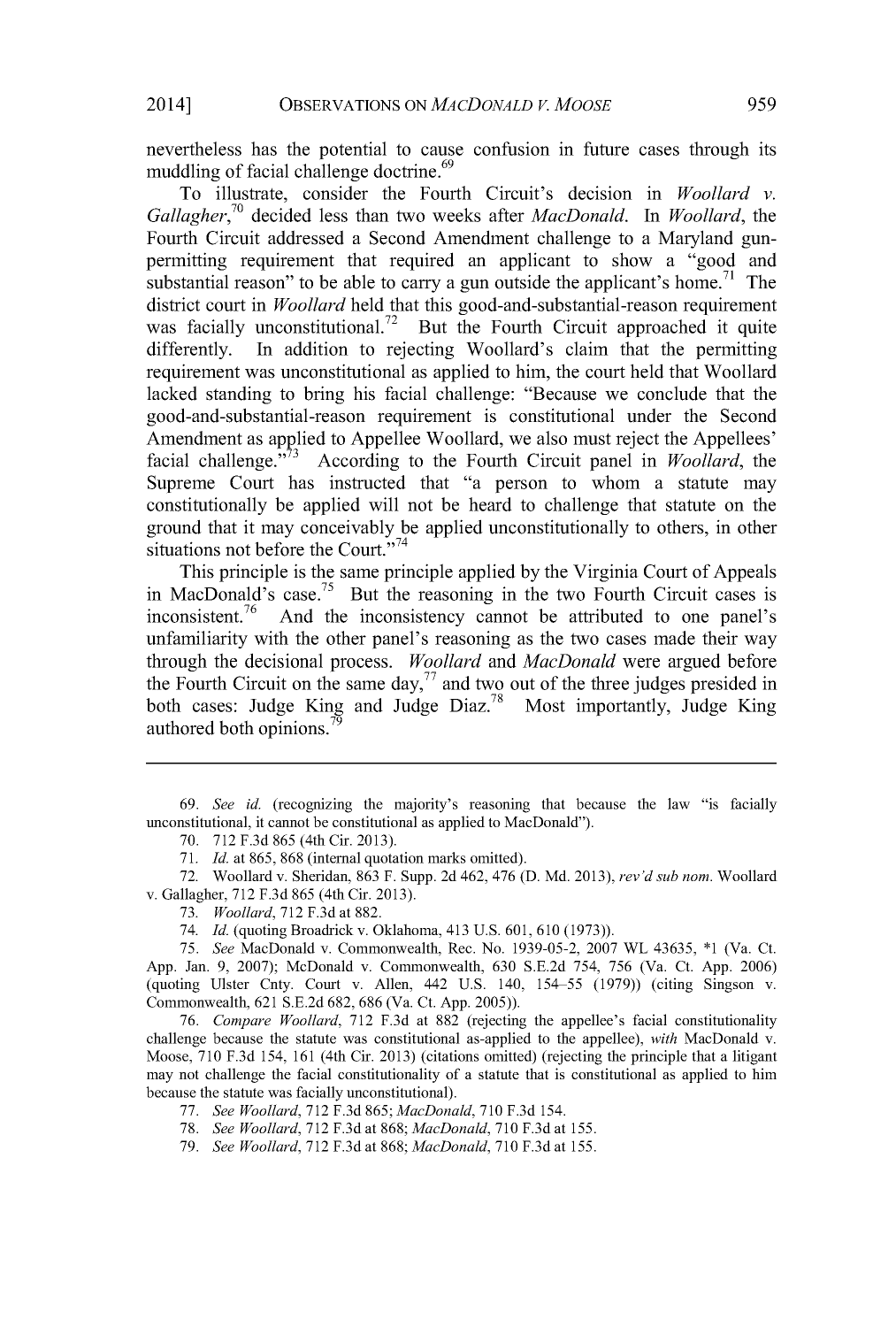It is far from clear why the appellees in *Woollard* could not have made the same move endorsed by Judge King's panel majority opinion in *MacDonald* to seek an initial determination of facial unconstitutionality.<sup>80</sup> That is, after all, the determination the district court made in *Woollard.* 81 Based on *MacDonald,* the appellees in *Woollard* could have simply argued that advancing a facial challenge was one of their grounds for seeking as-applied relief. To point out the availability of this move is not to endorse it, of course, but rather to show that it was a mistake for the panel majority to make the move available in *MacDonald.* 

The *MacDonald* dissent's second principal criticism of the panel majority opinion—that the majority misapplied  $A$ *yotte*—is also well-founded. <sup>82</sup> The dissent argued that a proper application of *Ayotte* would have permitted the continued enforceability of the anti-sodomy provision in circumstances not covered by *Lawrence*'s reasoning.<sup>83</sup>

Instead of treating section 18.2-361(A) of the Virginia Code as partially facially unconstitutional, the Fourth Circuit should have treated it as the Virginia courts did: unenforceable in those circumstances in which its enforcement would infringe on the personal liberty interests recognized in *Lawrence,* but otherwise enforceable. 84

Apart from resting on its mistaken reading of *Lawrence,* the panel also reasoned that this "judicial reformation of the anti-sodomy provision" would be "a drastic action that runs afoul of the Supreme Court's decision in Ayotte."<sup>85</sup>In *Ayotte,* however, the Supreme Court directed that federal courts crafting remedies for partially unconstitutional statutes should generally try "to limit the solution to the problem," such as by "enjoin[ing] only the unconstitutional applications of a statute while leaving other applications in force."<sup>86</sup> The Court did add that federal courts should not implement this general preference for limited relief when crafting such relief would require "making distinctions in a murky constitutional context, or where line-drawing is inherently complex."<sup>87</sup> And this is the part of *Ayotte* that the majority in *MacDonald* thought that anything other than partial facial invalidation would run afoul of.<sup>88</sup> But the

<sup>80.</sup> *See MacDonald,* 710 F.3d at 162 n.11.

<sup>81.</sup> *See* Woollard v. Sheridan, 863 F. Supp. 2d 462, 464 (D. Md. 2012).

<sup>82.</sup> *See MacDonald,* 710 F.3d at 170-71 (Diaz, J., dissenting) (citing Ayotte v. Planned Parenthood of N. New England, 546 U.S. 320, 329-32 (2006)).

<sup>83.</sup> *Id.* at 170-71 (citing *Ayotte,* 546 U.S. at 329-32; Lawrence v. Texas, 539 U.S. 558, 569 (2002)).

<sup>84.</sup> *See* McDonald v. Commonwealth, 630 S.E.2d 754, 757-58 (Va. Ct. App. 2006) (citations omitted) (recognizing that *Lawrence* affords protection to adult, consensual, private, noncommercial sexual behavior, but not to sexual acts involving adults and minors).

<sup>85.</sup> *MacDonald,* 710 F.3d. at 165-66 (citing *Ayotte,* 546 U.S. 320).

<sup>86.</sup> *Ayotte,* 546 U.S. at 328-29.

<sup>87.</sup> *Id.* at 330 (citing United States v. Nat'l Treasury Emps. Union, 513 U.S. 454, 479 & n.26 (1995)).

<sup>88.</sup> *See MacDonald,* 710 F.3d at 166 (citing *Ayotte,* 546 U.S. at 328-30).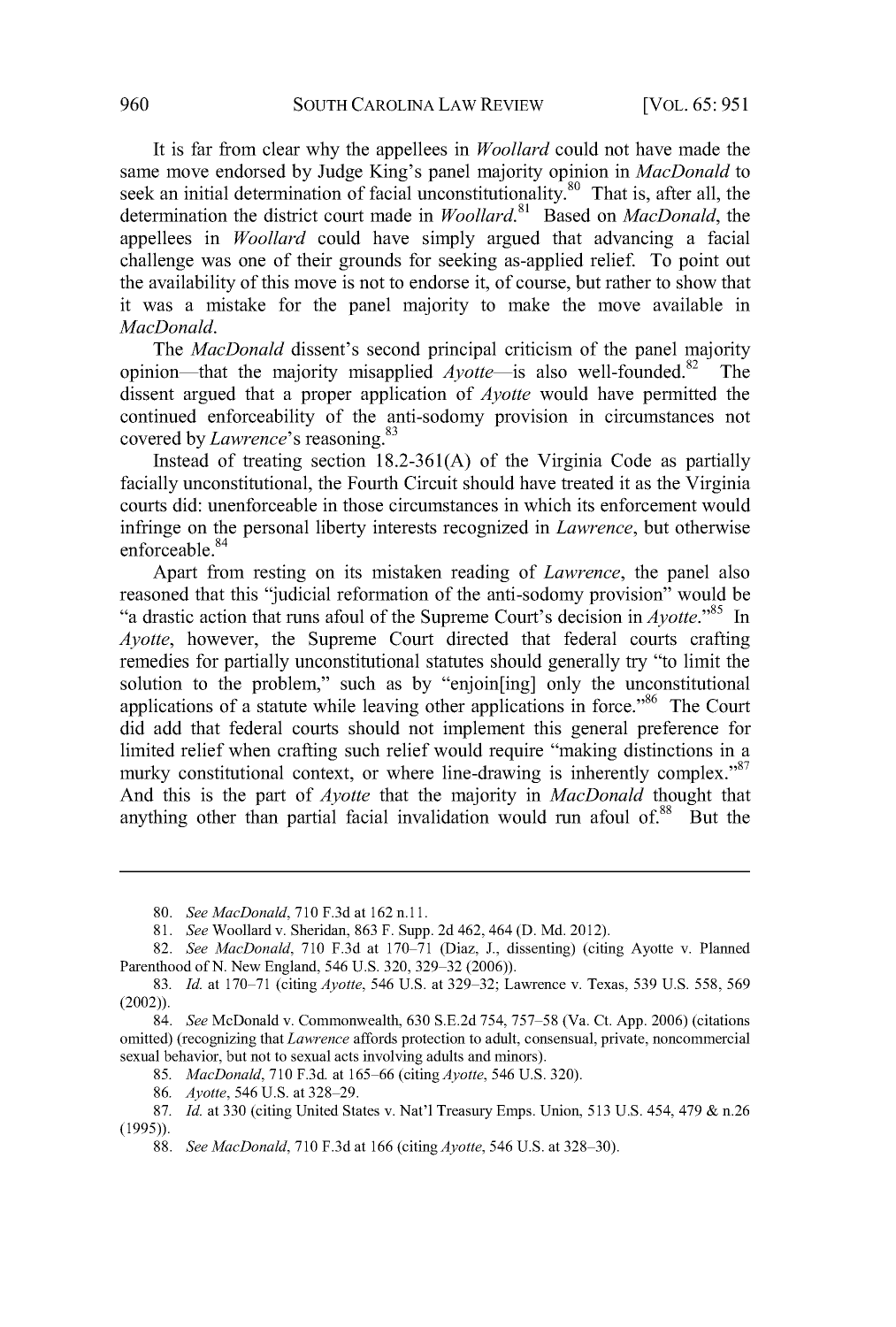majority was wrong because *Lawrence* was clear about the limits of its holding.<sup>89</sup> Justice Kennedy's opinion for the Court identified four such limits: the protected conduct in *Lawrence* was (1) consensual, (2) noncommercial, (3) private, and  $(4)$  between two adults.<sup>90</sup> The Virginia courts easily identified these limits after *Lawrence*, as did many other courts.<sup>91</sup>

These are also precisely the limits contained in a failed legislative fix for Lawrence in Virginia-a fix that may have failed because the bill also would have reduced the seriousness of the offense.<sup>92</sup> Indeed, given *Lawrence's* clear statements about what that case did not involve, the Virginia legislature could have accomplished the same amendment of section 18.2-361(A) by simply appending a different proviso: "Provided, however, that this statute may not be enforced with respect to conduct constitutionally protected under *Lawrence v. Texas."* This shows at bottom what is wrong with *MacDonald v. Moose.* A proviso of this sort is already present by operation oflaw, even though the words do not appear in Virginia's statute books. When MacDonald was prosecuted, the applicable law included not only Virginia Code section 18.2-361(A) but also *Lawrence.<sup>93</sup>*The job of the court was not to figure out whether *Lawrence*  required taking anything out of section 18.2-361(A), but rather, how to apply *both* that statute and *Lawrence.* 

To recognize that the superior law of the Constitution as set forth in *Lawrence* would limit the application of Virginia Code section 18.2-361(A), it would not have been necessary for the judiciary to write words into the statute (actually or metaphorically). To see why, consider some other examples. A state statute does not have to recite that it is unenforceable in circumstances outside the state's legislative jurisdiction; the limits of legislative jurisdiction are background rules of legislation. A legislature does not have to rewrite its longarm statute to specify that it does not apply to circumstances in which the exercise of personal jurisdiction under the statute would violate due process.

<sup>89.</sup> *See* Lawrence v. Texas, 539 U.S. 558, 578 (2003) (stating that the case does not involve minors, acts of coercion, public conduct, or prostitution).

<sup>90.</sup> *Id.* 

<sup>91.</sup> *See, e.g.,* McDonald v. Commonwealth, 630 S.E.2d 754, 757 (Va. Ct. App. 2006) ("That [Lawrence's] holding does not apply to minors is one of four exceptions to the Court's holding. The Supreme Court found that acts involving minors along with non-consensual acts, public conduct, and prostitution do not merit due process protection." (citing *Lawrence,* 539 U.S. at 578)).

<sup>92.</sup> *See* S.B. 477, 2004 Gen. Assemb., Reg. Sess. (Va. 2004), *available at* http://lis. virginia.gov/cgi-bin/legp604.exe?04 l +ful+SB477S1 (providing that the sodomy prohibition "shall not apply where all persons are consenting adults who are not in a public place and who are not aiding, abetting, procuring, engaging in or performing any act in furtherance of prostitution"); *see also* Kevin C. Walsh, *A Closer Look at Virginia's* 'Lawrence *Fix' Shows Cuccinelli's Consistency and Fourth Circuit's Faulty Conclusion,* WALSHSLAW (Aug. 13, 2013), http://walshslaw. wordpress.com/2013/08/ 13/a-closer-look-at-virginias-lawrence-fix-shows-cuccinellis-consistencyand-fourth-circuits-faulty-conclusion/.

<sup>93.</sup> *Lawrence* was decided in 2003, prior to MacDonald's arrest and conviction. *See Lawrence,* 539 U.S. 558; *MacDonald,* 710 F.3d at 155.